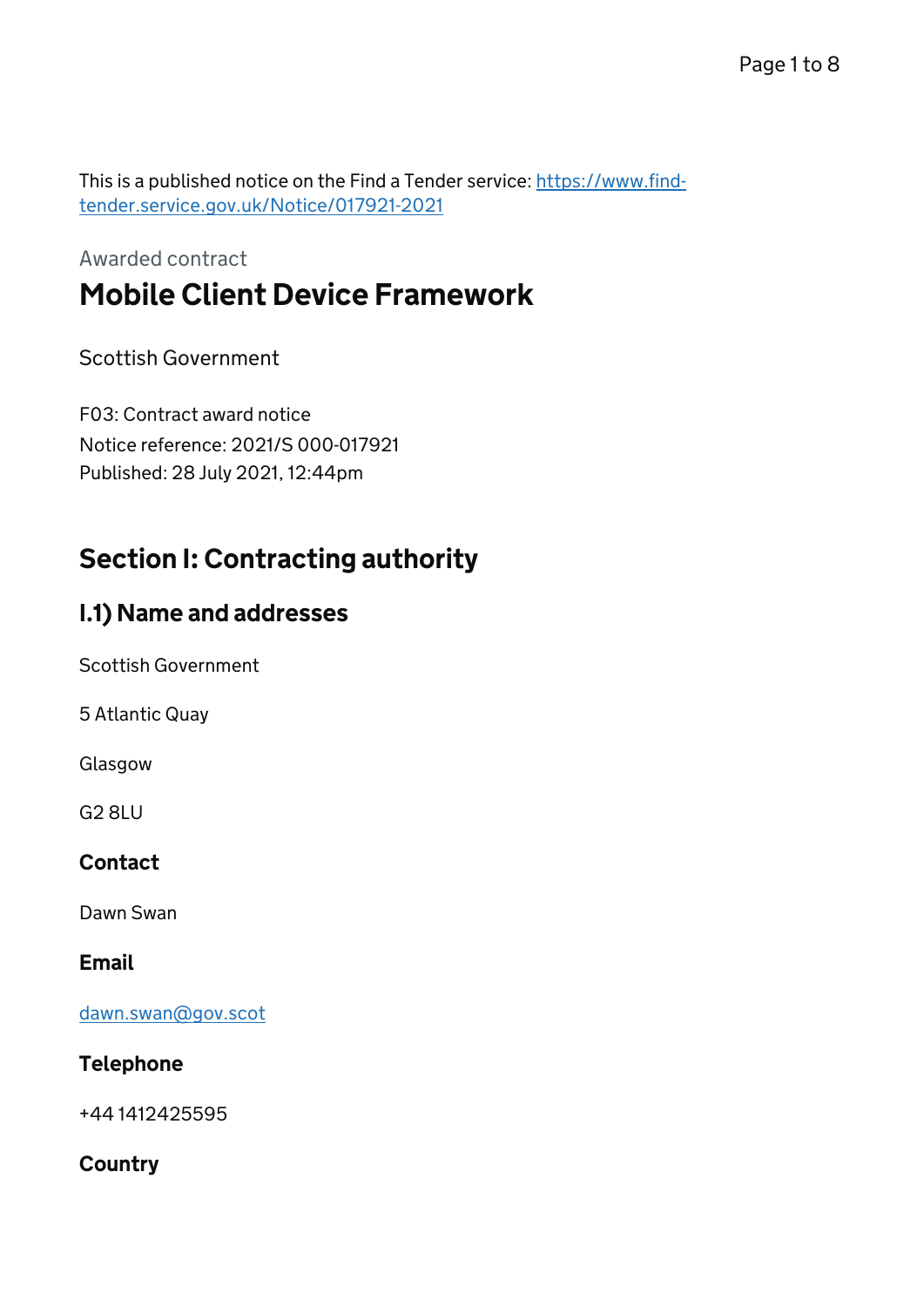United Kingdom

#### NUTS code

UKM - Scotland

#### Internet address(es)

Main address

<http://www.gov.scot>

Buyer's address

[https://www.publiccontractsscotland.gov.uk/search/Search\\_AuthProfile.aspx?ID=AA1048](https://www.publiccontractsscotland.gov.uk/search/Search_AuthProfile.aspx?ID=AA10482) [2](https://www.publiccontractsscotland.gov.uk/search/Search_AuthProfile.aspx?ID=AA10482)

## I.2) Information about joint procurement

The contract is awarded by a central purchasing body

## I.4) Type of the contracting authority

Ministry or any other national or federal authority

# I.5) Main activity

General public services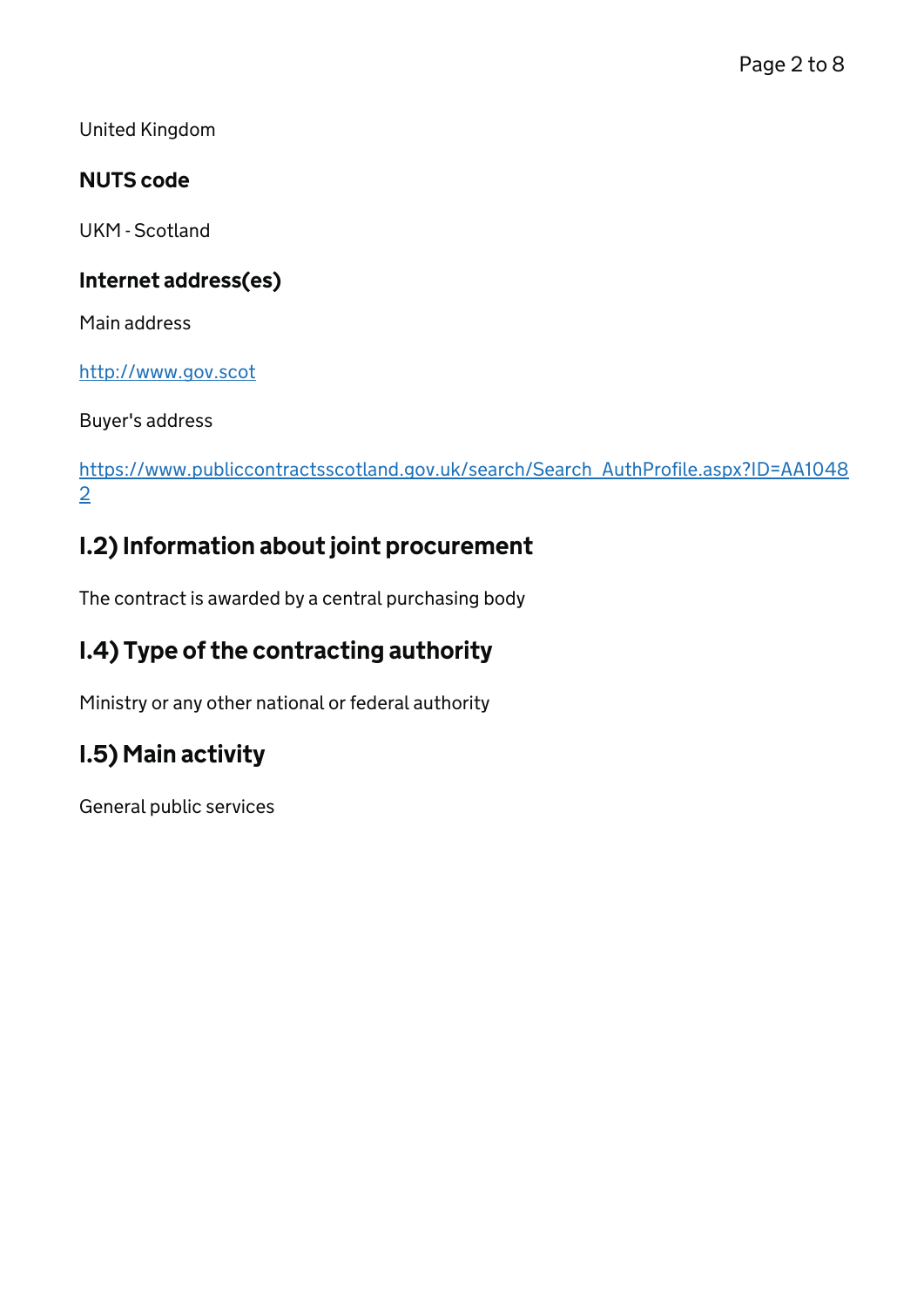# Section II: Object

## II.1) Scope of the procurement

### II.1.1) Title

Mobile Client Device Framework

Reference number

SP-19-020

### II.1.2) Main CPV code

30200000 - Computer equipment and supplies

#### II.1.3) Type of contract

Supplies

#### II.1.4) Short description

National collaborative arrangement for the provision of Mobile Client Devices.

#### II.1.6) Information about lots

This contract is divided into lots: No

### II.1.7) Total value of the procurement (excluding VAT)

Value excluding VAT: £125,000,000

## II.2) Description

### II.2.2) Additional CPV code(s)

- 30213100 Portable computers
- 72500000 Computer-related services
- 30237000 Parts, accessories and supplies for computers
- 42962300 Graphics workstations
- 30237100 Parts of computers
- 30237200 Computer accessories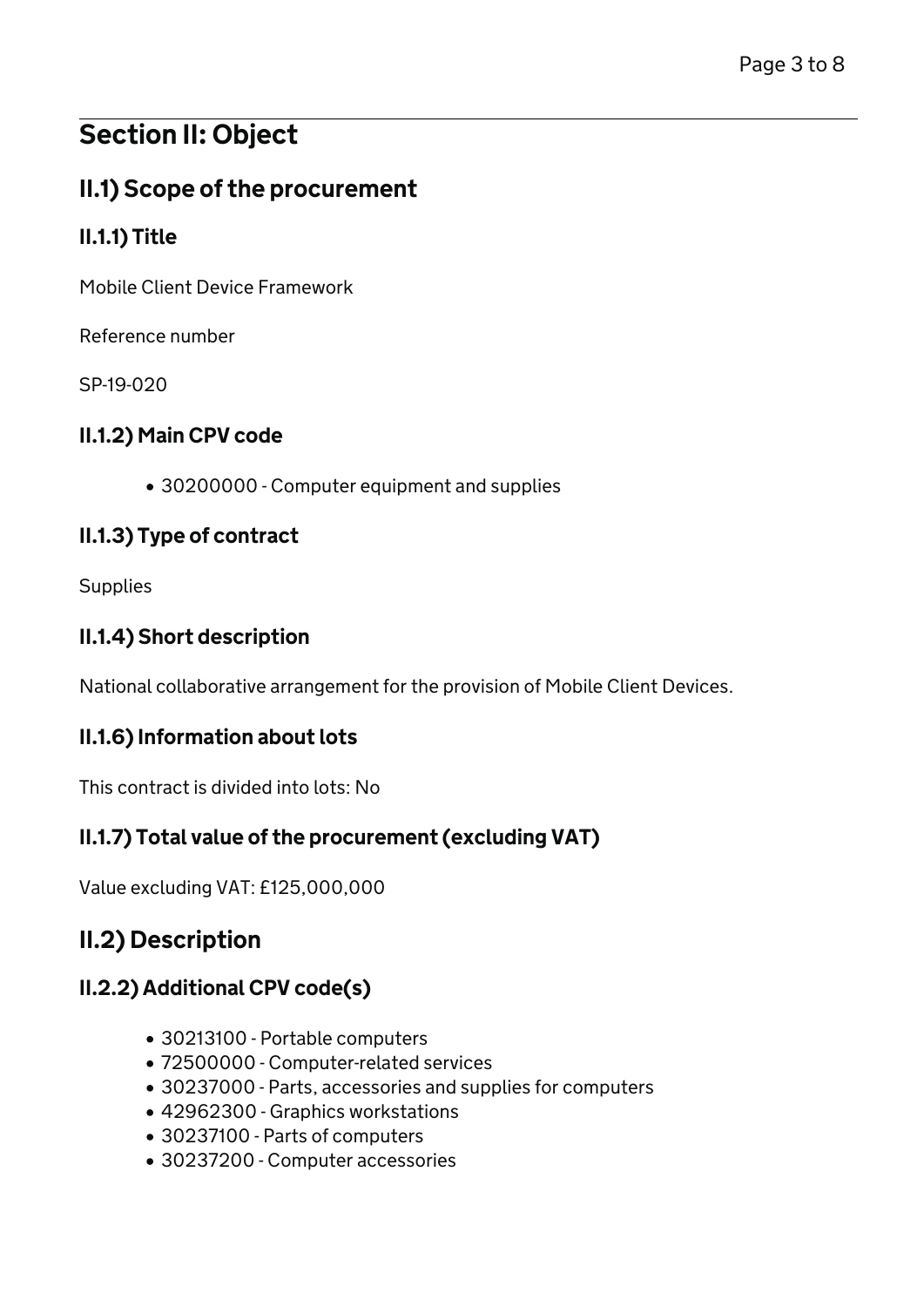- 30237270 Portable computer carrying cases
- 30237300 Computer supplies
- 30237410 Computer mouse
- 30237460 Computer keyboards
- 72600000 Computer support and consultancy services
- 72610000 Computer support services
- 30214000 Workstations

#### II.2.3) Place of performance

NUTS codes

UKM - Scotland

#### II.2.4) Description of the procurement

The Scottish Government has appointed a single supplier for the provision of Mobile Client Devices. The framework will consist of the following product groups: Laptops and Mobile Workstations, accessories and associated deployment services.

The framework agreement will be available for use by the Scottish Ministers (including Agencies), Scottish Non-Departmental Public Bodies, offices in the Scottish Administration which are not ministerial offices, cross-border public authorities within the meaning of section 88(5) of the Scotland Act 1998, the Scotland Office, the Scottish Parliamentary Corporate Body, councils constituted under section 2 of the Local Government etc. (Scotland) Act 1994, , bodies registered as social landlords under the Housing (Scotland) Act 2001, Scottish health boards or special health boards, Student Loans Company Limited, the Commissioner of Northern Lighthouse operating as the Northern Lighthouse Board, Scottish Futures Trust, Equality and Human Rights Commission, Business Stream Ltd, the Business Gateway National Unit at the Convention of Scottish Local Authorities, further or higher education institutions being fundable bodies within the meaning of section 6 of the further and Higher Education (Scotland) Act 2005, any public body established by or under the Scotland Act 1998 or any Act of the Scottish Parliament, any association of or formed by one or more of the foregoing, bodies financed wholly or mainly by one or more of the foregoing, bodies subject to management supervision by one or more of the foregoing and bodies more than half of the board of directors or members of which, or, in the case of a group of individuals, more than half of those individuals, being appointed by one or more of the foregoing. In addition to the contracting authorities listed, the framework agreement will be available to charities entered on the Scottish Charity Register and voluntary organisations entered on the Membership Database of the Scottish Council for Voluntary Organisations.

Information about Scottish Public Bodies is available at:

<https://www.gov.scot/policies/public-bodies/>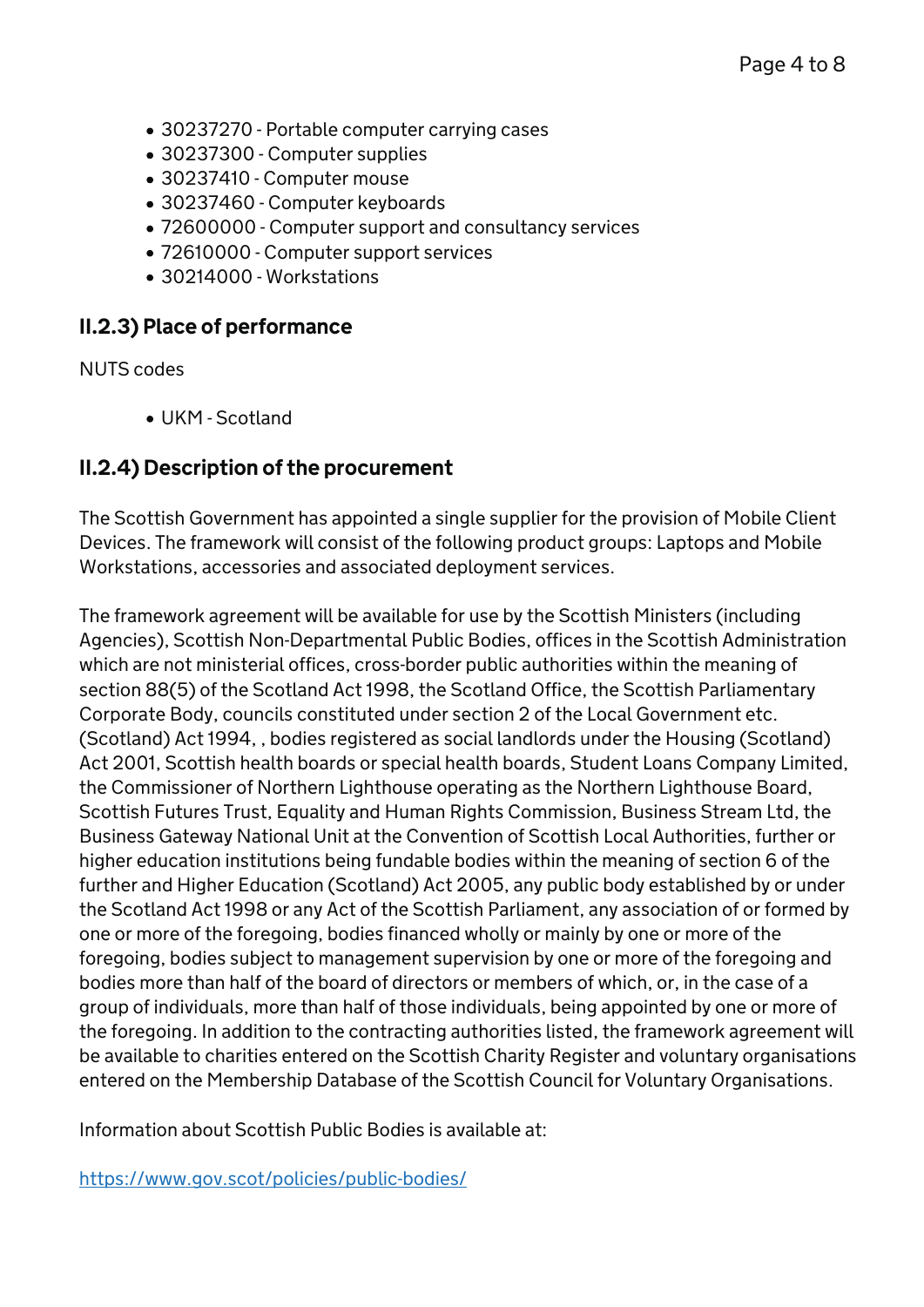Information about the Review of Public Procurement in Scotland and links to the other Centres of Expertise are available at:

<https://www.gov.scot/policies/public-sector-procurement/>

#### II.2.5) Award criteria

Quality criterion - Name: Technical / Weighting: 30

Price - Weighting: 70

#### II.2.11) Information about options

Options: No

#### II.2.13) Information about European Union Funds

The procurement is related to a project and/or programme financed by European Union funds: No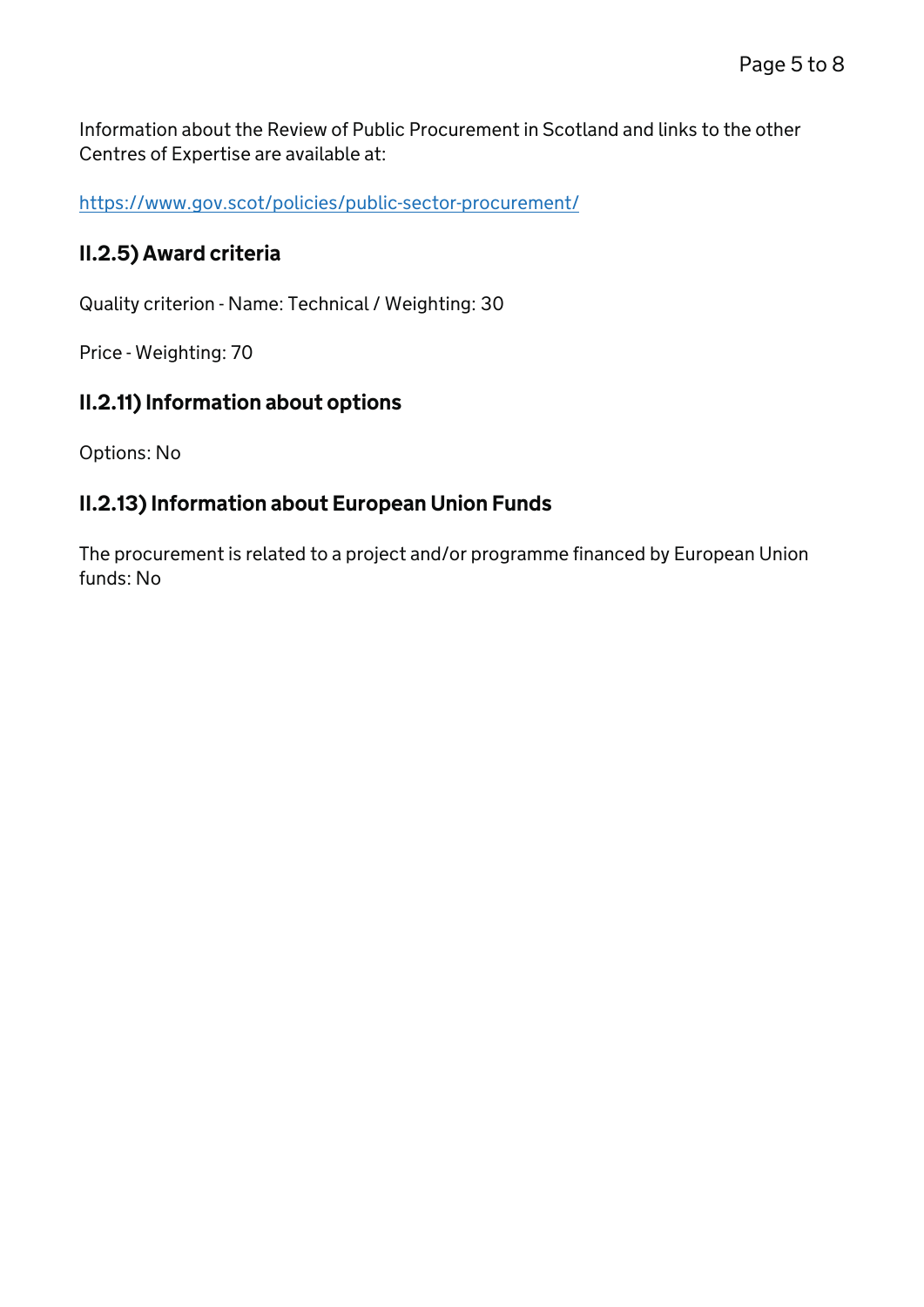# Section IV. Procedure

## IV.1) Description

#### IV.1.1) Type of procedure

Open procedure

#### IV.1.3) Information about a framework agreement or a dynamic purchasing system

The procurement involves the establishment of a framework agreement

#### IV.1.8) Information about the Government Procurement Agreement (GPA)

The procurement is covered by the Government Procurement Agreement: Yes

### IV.2) Administrative information

#### IV.2.1) Previous publication concerning this procedure

Notice number: [2021/S 000-003259](/Notice/003259-2021)

# Section V. Award of contract

## Contract No

SP-19-020

A contract/lot is awarded: Yes

## V.2) Award of contract

### V.2.1) Date of conclusion of the contract

21 July 2021

#### V.2.2) Information about tenders

Number of tenders received: 3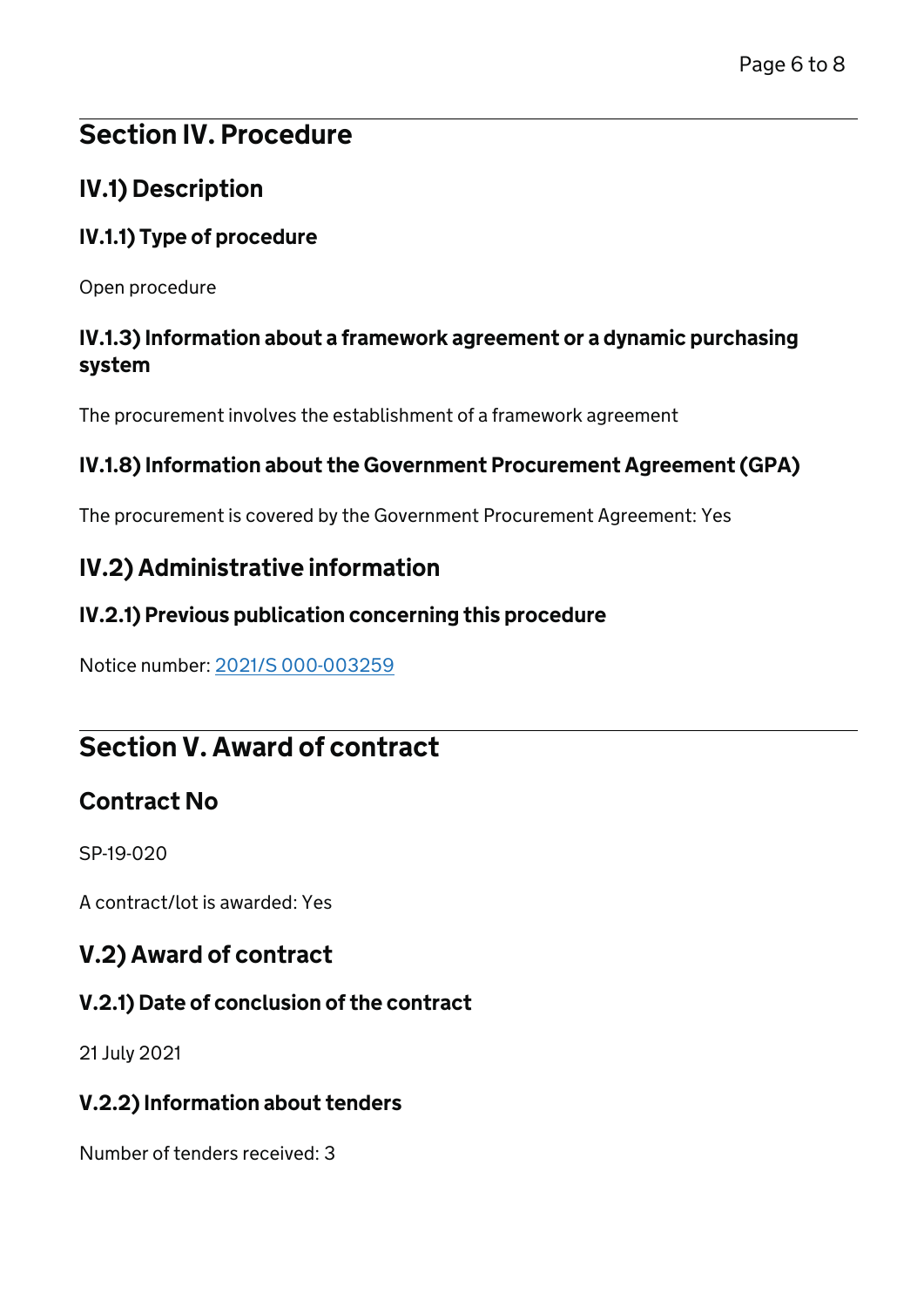Number of tenders received from SMEs: 0

Number of tenders received from tenderers from other EU Member States: 0

Number of tenders received from tenderers from non-EU Member States: 3

Number of tenders received by electronic means: 3

The contract has been awarded to a group of economic operators: No

#### V.2.3) Name and address of the contractor

HP Inc UK Ltd

Earley West, 300 Thames Valley Drive

Reading

RG6 1PT

Telephone

+44 05603035806

**Country** 

United Kingdom

NUTS code

UK - United Kingdom

The contractor is an SME

No

#### V.2.4) Information on value of contract/lot (excluding VAT)

Total value of the contract/lot: £125,000,000